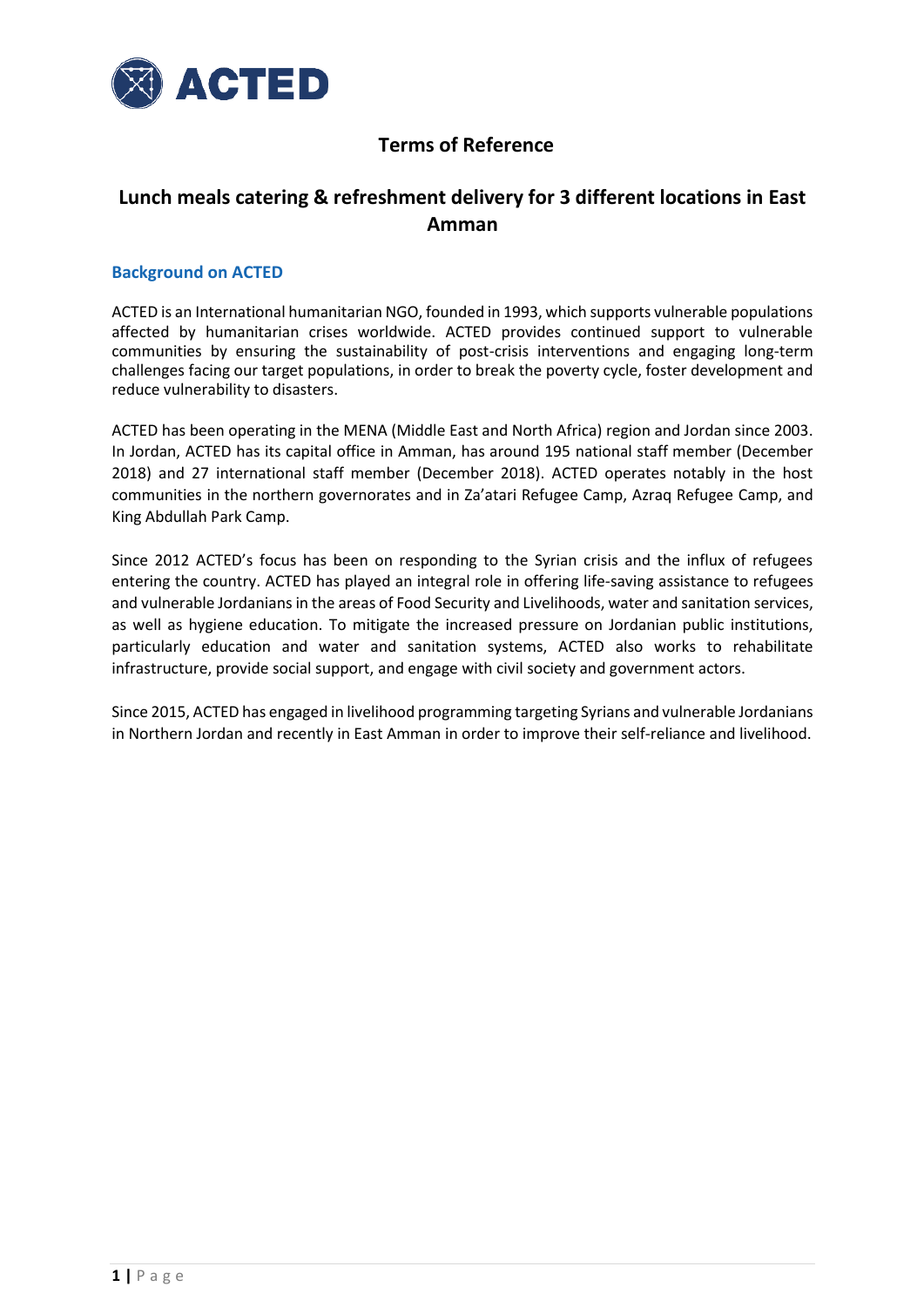

Through the proposed project, ACTED will contribute to improving the livelihoods of vulnerable Jordanians and Syrian refugees in East Amman in a sustainable manner, while enhancing public spaces through green infrastructures. ACTED will involve 126 beneficiaries(two rotation cycle of 63 beneficiaries, each rotation cycle duration will be 80 working days) into labor-intensive work to rehabilitate three sites – 1) UNRWA school, 2) Abu Al Maari Park and 3) Alia Tunnel stairs - and support them with trainings, capacity building and post-employment counselling. The intervention is designed to enhance vulnerable Jordanians' and Syrians' access to longer-term employment opportunities, while providing short-term employment and addressing social cohesion.

#### **Objective of the activity**

The overall objective of the activity is to award a services contract to provide lunch meals for approx. 63 CfWs (Cash for Works) workers in total on daily bases for 160 working days, the CfWs will be deployed in 3 locations as listed above in east of Amman.

#### Duties and Responsibilities

- 1. The food supplier will be responsible for provision of (please refer to the shared B.O.Q):
- 2. lunch meals & Soup for CfWs team.
- 3. Beverages for catering purposes including hot drinks (tea, coffee, chocolate etc.), soft drinks (fresh fruit juice, sodas, etc.), desserts (biscuits, cakes, etc.).
- 4. The supplier is requested to provide daily catering services, as per ACTED working days and operation hours from Sunday through Thursday of each week. The proposed time of the required Lunch service: All sites 12:30 PM exactly.
- 5. Services during meetings, trainings and workshop sessions will be agreed separately. Weekend days are Fridays and Saturdays.
- 6. The supplier should designate personnel to provide person to person delivery for ordered beverages and meals directly to CfW workers, as well as collecting back the waste which resulted from the delivery of meals on daily bases (after the meal is served and eaten by CFW workers).
- 7. The supplier is also responsible for general solid waste collection and disposal to allocated areas outside the projects premises as per standards considering the environmental principals of waste collection and disposal.
- 8. The supplier is responsible to provide clean commercial drinking water for tea, coffee and cooking purposes. The use of tab water in preparation of food & beverages is not accepted.
- 9. The supplier is responsible to appoint a contact person that will deal with ACTED requests. The contact person or a replacement shall be available via phone at all times during working hours.
- 10. The supplier is responsible to provide with the required number of employees, as requested to provide the required services. The supplier should employ its own labors according to the Jordanian labour law. (food processing & Catering services).
- 11. The supplier should develop its own TORs to ensure that required catering services are provided in line with the responsibilities assigned above. The supplier is fully responsible for his employees' attitude, hygiene standard (including wearing clean gloves in the process of food preparation and service).
- 12. The supplier shall have previous work experience in canteens, for a period of two years and should have the knowledge and aptitude of preparing food.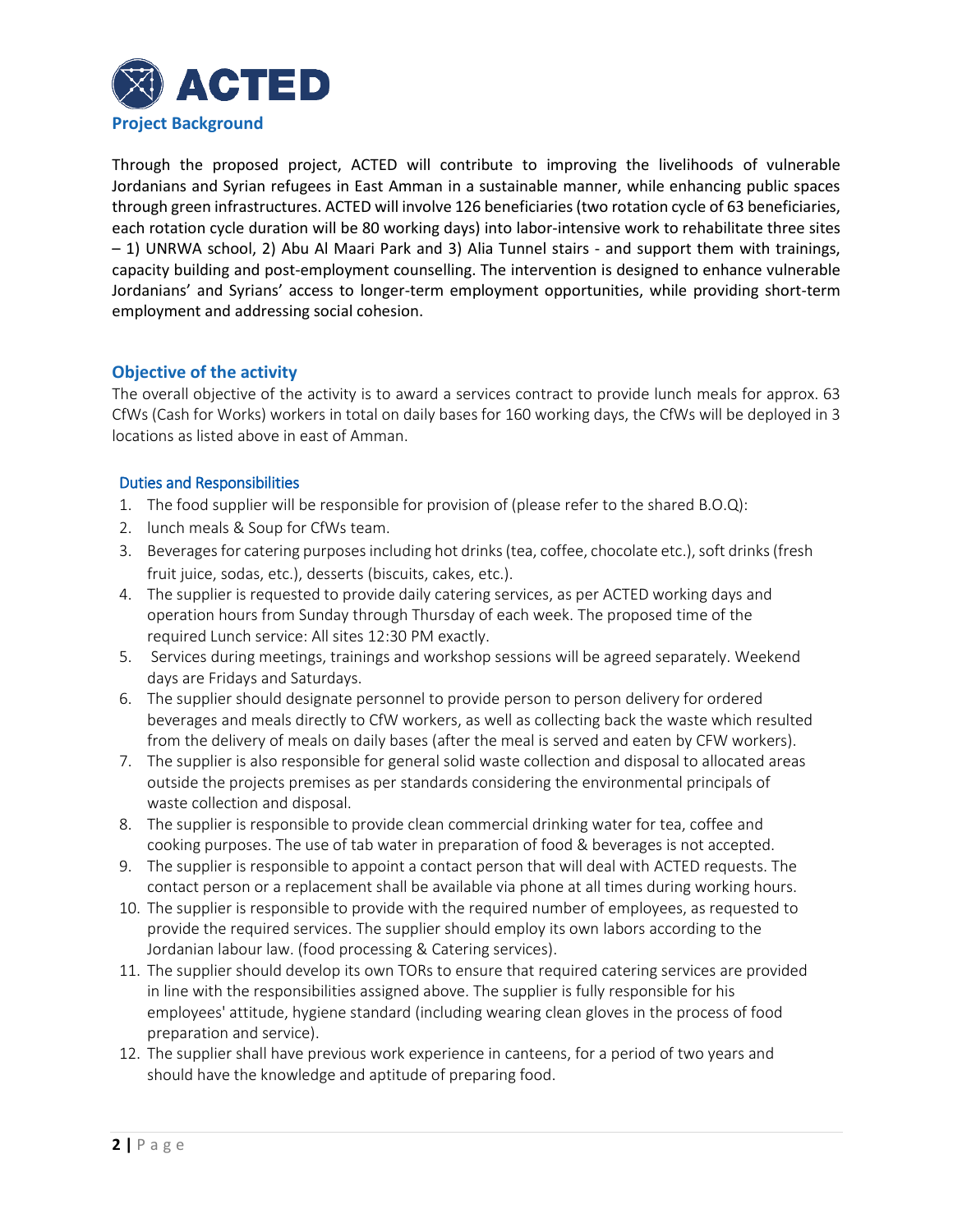

- 13. The supplier should provide for each employee assigned to this contract their copy of:
	- a. valid ID card
	- b. Health certificates (devoid of communicable and infectious diseases) from the concerned authorities for all the employees participating in the food processing.
- 14. The supplier is responsible to provide employees with clean uniform during food processing, cocking & distribution hours.
- 15. The supplier should have access to clean and tidy kitchen space, clean cooking stuff and fresh food products.
- 16. Food has to be prepared in clean, hygienic and safe conditions, as per the approved menu and outside the project's premises.
- 17. Food shall be delivered hot, in covered plates. The meal shall include: sealed bag which contains Un-disposable & clean cutlery/serving tools such as: plate, cup (for Soup), knife, spoon and fork in addition sealed wipes.
- 18. The supplier shall provide the number of lunch meals based on the ACTED program manager (or ACTED designated staff) pre-notification, in addition, the supplier shall provide detailed number of meals delivered for CfWs on daily bases including date, name of CfW who received the meal, signature and type of meal. In addition, the supplier shall collect the lunch voucher from CfWs (provided by ACTED), ACTED payment to the supplier will be based on the proof of collected Vouchers from the CfWs.
- 19. The supplier should ensure on time delivery and high quality of services and food to the Cash for work workers (CFWs).
- 20. A warning letter will be raised against any default or breach of the above-mentioned terms. After 3rd warning letter the contract may be terminated without any compensation of any kind from ACTED, the Supplier shall refer to Annex # 1 which shows minimum hygiene standard in his facility.
- 21. Using of expired food, food with signs that it's not in good condition (for example but not limited to: smelly, change in color, bad taste, signs of fungus …etc) will lead to immediate termination of the service contract without any compensation of any kind from ACTED.
- 22. The supplier will be responsible for any consequences resulted from provision of bad quality food, either undercooked food and/or contaminated food for the CfW. ACTED reserves the right to terminate the contract immediately and deduct all costs related to above mentioned issues for example but not limited to: medical care cost, transportation…etc. without prior notice or/and warning letter.

#### Expected Outputs and Deliverables:

- 1. Meal delivery (main course + Soup) for 160 working days for 63 CfW; refer to appendix B for meals & Soup types
- 2. Certificates which shows that the company is registered, certified for catering purposes, hygiene & health certifications for the cooking place and workers by relevant authorities/line ministries.

#### Duration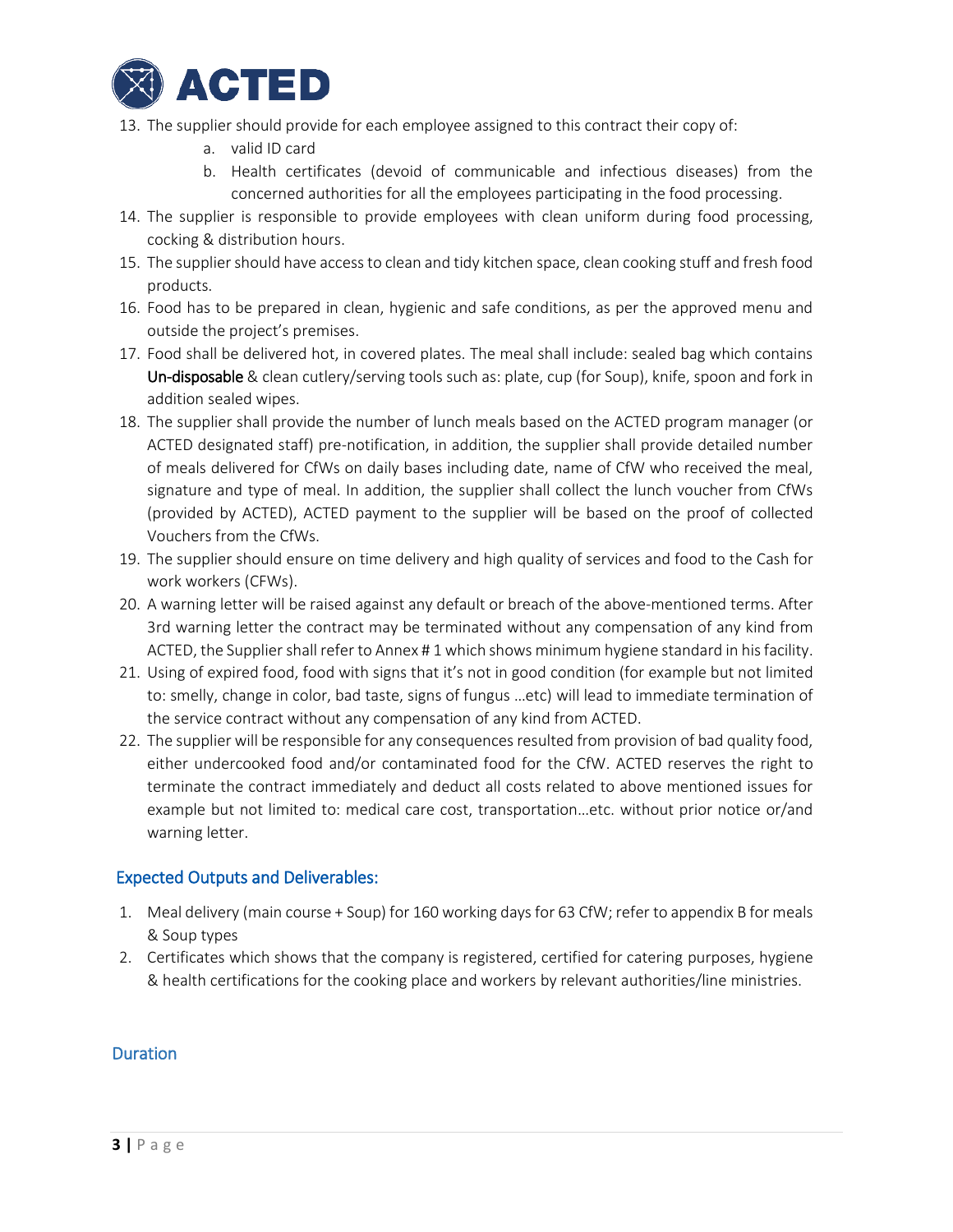

The service will last for 160 working days, starts immediately from signing of the contract. Each service provider should either submit a quotation with a (one meal per day or a total price for the entire service. The duration can be extended by ACTED only without any additional costs or compensations

#### Required Skills and Experience

- 1. A minimum of 5 years' experience in food catering with similar capacity and context;
- 2. Excellent communication skills in Arabic and English and ability to collect, observe and achieve feedbacks;
- 3. An ability to work with different education levels and backgrounds;

#### Language requirement:

Excellent writing, reading and understanding skills in both English and Arabic;

#### Specific conditions

- 1. Accommodation and transportation will not be provided by ACTED,
- 2. ACTED's Safety and security guidelines as well as ACTED's and ACTED donor's Programs and Operations guidelines have to be strictly followed throughout the activity;
- 3. In case of any breach of the contract by the service provider, ACTED has the right to cancel the any part of meals and/or refreshments and provide them through its own means or through a third party at the expense of the selected service provider & without any cost implications on ACTED,

| Table for tender prices (ACTED has the right to cancel any item mentioned below, amend it or provide it through a 3 <sup>rd</sup><br>party) |                                                                                                   |         |     |                                       |                                 |                                                                                                                                  |  |
|---------------------------------------------------------------------------------------------------------------------------------------------|---------------------------------------------------------------------------------------------------|---------|-----|---------------------------------------|---------------------------------|----------------------------------------------------------------------------------------------------------------------------------|--|
| <b>Item</b><br>No.                                                                                                                          | <b>Description of material</b>                                                                    | unit    | Qty | <b>Unit</b><br><b>Price</b><br>(JODs) | <b>Total</b><br>price<br>(JODs) | <b>Remarks</b>                                                                                                                   |  |
|                                                                                                                                             | <b>Providing the Lunch</b><br>meal + Soup as per the<br>mentioned conditions<br>and annexes A & B | person  | 63  |                                       |                                 | Numbers can be increased by 30%<br>on daily bases (with 48 hours<br>warning ahead of time from ACTED<br>to the service provider) |  |
| $\mathbf{2}$                                                                                                                                | <b>Refreshments (coffee</b><br>breaks, snacks, drinks,<br>wateretc.)                              | meeting | 25  |                                       |                                 | <b>Expected number of persons is 7-10</b><br>in each meeting                                                                     |  |
| <b>Total (JODs)</b>                                                                                                                         |                                                                                                   |         |     |                                       |                                 |                                                                                                                                  |  |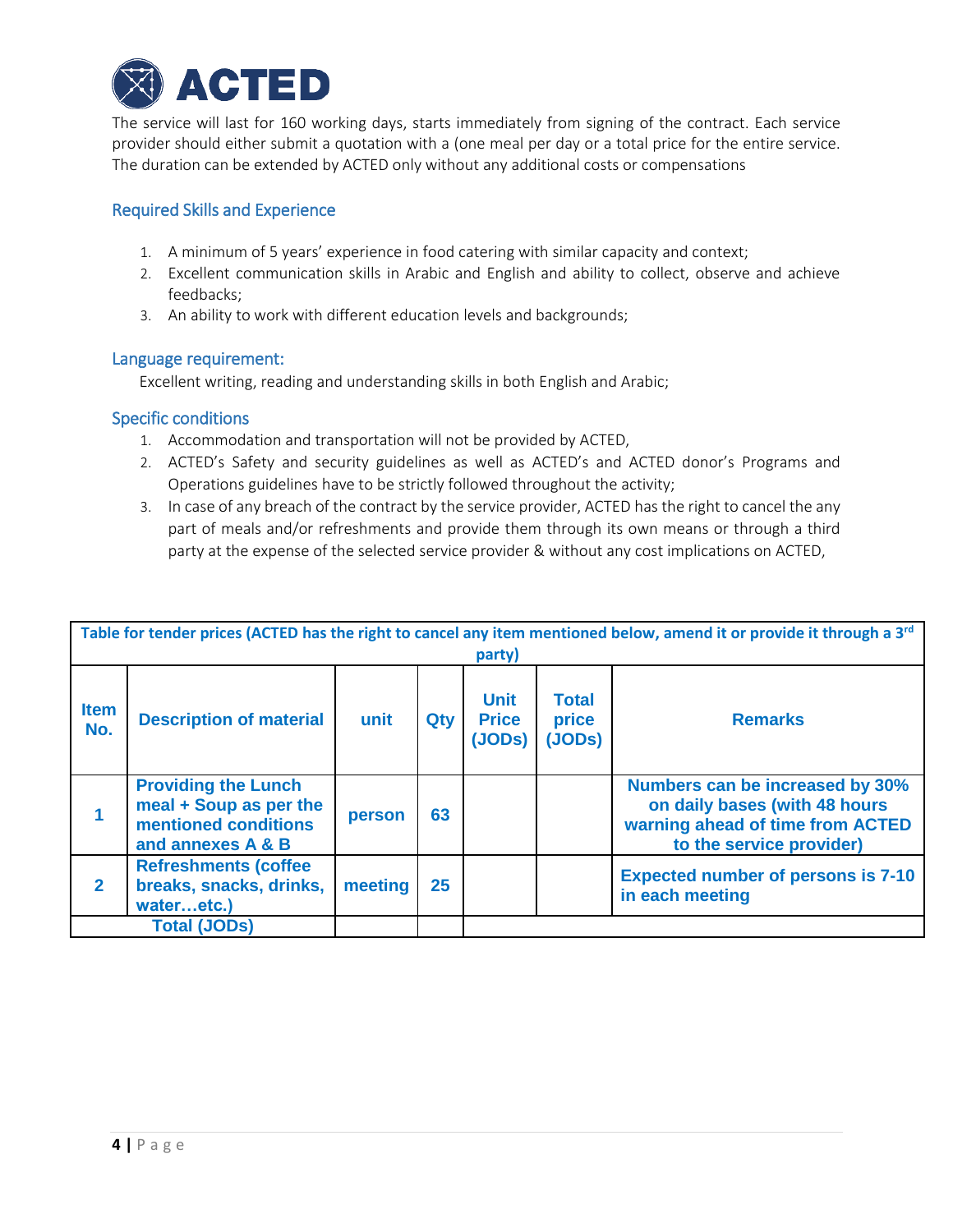

## **Appendix A:**

# **''** Minimum hygiene required standards **''**

The following shows example of the minimum required Hygiene standards needed in the food preparation storage, cooking and transportation facilities/areas, violating them will lead to receive a warning letter:.

- 1. Raw material received are branded ones and stored properly
- 2. Food prepared properly and stored properly under Hygienic conditions
- 3. Prepared items covered properly. When delivering Food & Beverage (F&B) to CfW, the F&B plates & cups (soap) covered decently throughout delivery; till it reaches CfWs.
- 4. equipment are properly cleaned
- 5. Floors are hygienically cleaned
- 6. All cafeteria staff are to wear uniform
- 7. All kitchen staff are in uniform with name tags and wearing gloves and caps
- 8. Utensil washing area is properly maintained
- 9. All items as per Menu provided in Annex B
- 10. All items in orderly and Presentable manner
- 11. Daily personal hygiene is observed by the canteen staff.
- 12. Storage area/ fridge is clean
- 13. Exhaust system is working
- 14. Garbage disposal done regularly in line with the environmental requirements